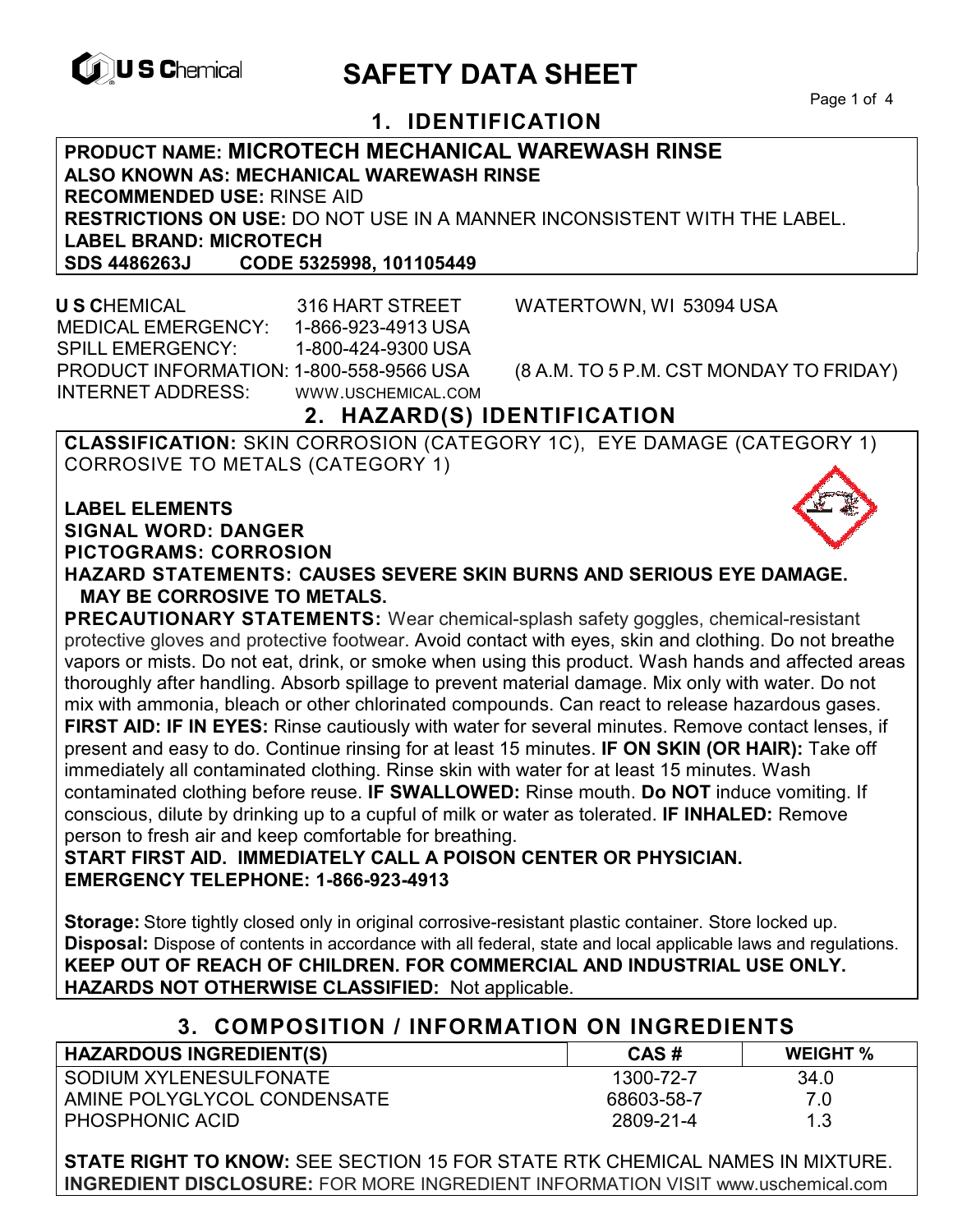## **4. FIRST-AID MEASURES** Page 2 of 4

**IF IN EYES:** RINSE CAUTIOUSLY WITH WATER FOR SEVERAL MINUTES. REMOVE CONTACT LENSES, IF PRESENT AND EASY TO DO. CONTINUE RINSING FOR AT LEAST 15 MINUTES. **IF ON SKIN (OR HAIR):** TAKE OFF IMMEDIATELY ALL CONTAMINATED CLOTHING. RINSE SKIN WITH WATER FOR AT LEAST 15 MINUTES. WASH CONTAMINATED CLOTHING BEFORE REUSE. **IF SWALLOWED:** RINSE MOUTH. **Do NOT** INDUCE VOMITING. IF CONSCIOUS, DILUTE BY DRINKING UP TO A CUPFUL OF MILK OR WATER AS TOLERATED. **IF INHALED:** REMOVE PERSON TO FRESH AIR AND KEEP COMFORTABLE FOR BREATHING. **START FIRST AID. IMMEDIATELY CALL A POISON CENTER OR PHYSICIAN. EMERGENCY TELEPHONE: 1-866-923-4913**

**MOST IMPORTANT SYMPTOMS / EFFECTS:** CAUSES SEVERE SKIN BURNS AND SERIOUS EYE DAMAGE. MAY CAUSE BLINDNESS WITHOUT IMMEDIATE FIRST AID. HARMFUL IF SWALLOWED. CAUSES BURNS AND SERIOUS DAMAGE TO MOUTH, THROAT AND STOMACH. CORROSIVE TO ALL BODY TISSUES.

**MEDICAL CONDITIONS AGGRAVATED:** NONE KNOWN.

**NOTE TO PHYSICIAN:** CALL 1-866-923-4913 FOR EXPOSURE MANAGEMENT ASSISTANCE.

## **5. FIRE-FIGHTING MEASURES**

**CHEMICAL HAZARDS:** CORROSIVE. NON-FLAMMABLE. **COMBUSTION PRODUCT HAZARDS:** OXIDES OF CARBON AND OTHER FUMES. **METHODS:** SELECT EXTINGUISHER AND METHODS BASED ON FIRE SIZE AND TYPE. **EQUIPMENT:** WEAR SCBA AND FULL PROTECTIVE GEAR AS CONDITIONS WARRANT. **NFPA RATING:** HEALTH-3/FLAMMABILITY-0/ INSTABILITY-0/SPECIAL HAZARD-N.AP. **SUITABLE EXTINGUISHERS:** WATER, DRY CHEMICAL, CO2 OR FOAM SUITABLE FOR FIRE. **UNSUITABLE EXTINGUISHERS:** NO RESTRICTIONS BASED ON CHEMICAL HAZARDS.

## **6. ACCIDENTAL RELEASE MEASURES**

**PERSONAL PRECAUTIONS:** EVACUATE UNPROTECTED PERSONNEL FROM AREA. WEAR PERSONAL PROTECTION INCLUDING RUBBER BOOTS. SEE SECTION 8. VENTILATE AREA IF NEEDED. BE CAREFUL NOT TO SLIP. WASH THOROUGHLY AFTER CLEAN-UP. **ENVIRONMENTAL PRECAUTIONS:** PREVENT SPILL FROM ENTERING DRAIN, STORM SEWER OR SURFACE WATERWAY. PREVENT WATER AND SOIL CONTAMINATION. **CLEAN-UP METHODS:** SMALL SPILLS MAY BE WIPED UP AND RINSED WITH WATER. FOR LARGER SPILLS, DIKE TO CONTAIN. PUMP TO LABELED CONTAINER OR ABSORB SPILLAGE AND SCOOP UP WITH INERT ABSORBENT MATERIAL. AFTER SPILL COLLECTION, RINSE AREA WITH WATER AND FOLLOW WITH NORMAL CLEAN-UP PROCEDURES.

## **7. HANDLING AND STORAGE**

**HANDLING:** FOLLOW ALL LABEL DIRECTIONS. INSTRUCT PERSONNEL ABOUT PROPER USE, HAZARDS, PRECAUTIONS, AND FIRST AID MEASURES. AVOID INHALATION, INGESTION, AND CONTACT WITH SKIN, EYES AND CLOTHING. DO NOT TASTE OR SWALLOW. REMOVE AND WASH CONTAMINATED CLOTHING AND FOOTWEAR BEFORE REUSE. PRODUCT RESIDUE MAY REMAIN IN EMPTY CONTAINERS. HANDLE CAREFULLY TO AVOID DAMAGING CONTAINER.

**STORAGE:** STORE TIGHTLY CLOSED ONLY IN ORIGINAL CORROSIVE-RESISTANT PLASTIC CONTAINER. STORE LOCKED UP. STORE AT AMBIENT TEMPERATURES IN A DRY AREA OUT OF DIRECT SUNLIGHT. PROTECT FROM FREEZING. ROTATE STOCK REGULARLY. KEEP AWAY FROM FOOD AND DRINK. KEEP OUT OF REACH OF CHILDREN.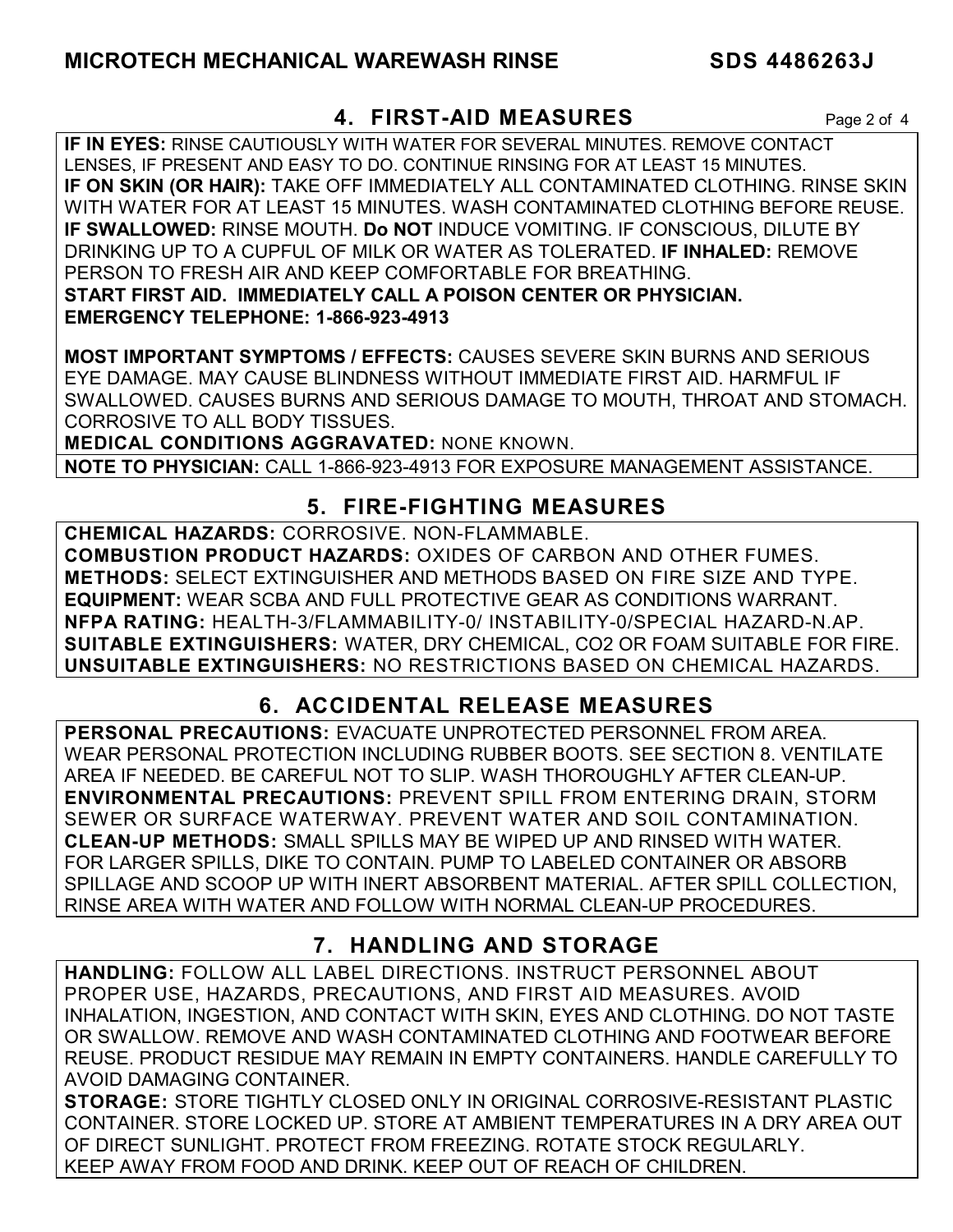## **MICROTECH MECHANICAL WAREWASH RINSE SDS 4486263J**

#### **8. EXPOSURE CONTROLS / PERSONAL PROTECTION** Page 3 of 4

**EXPOSURE LIMITS:** SODIUM XYLENESULFONATE = NONE AMINE POLYGLYCOL CONDENSATE = NONE PHOSPHONIC ACID = NONE **ENGINEERING CONTROLS:** GENERAL ROOM VENTILATION IS TYPICALLY ADEQUATE.

#### **PERSONAL PROTECTION**

**EYES:** CHEMICAL-SPLASH SAFETY GOGGLES.

**HANDS:** CHEMICAL-RESISTANT PROTECTIVE GLOVES (NITRILE, NEOPRENE OR RUBBER). **RESPIRATORY:** NIOSH/MSHA CERTIFIED RESPIRATOR IF EXPOSURE LIMITS ARE EXCEEDED. **FEET:** PROTECTIVE FOOTWEAR.

**BODY:** SUITABLE PROTECTIVE CLOTHING.

**HYGIENE MEASURES:** HANDLE IN ACCORDANCE WITH GOOD INDUSTRIAL HYGIENE AND SAFETY PRACTICE. TAKE OFF IMMEDIATELY ALL CONTAMINATED CLOTHING AND WASH IT BEFORE REUSE. WASH HANDS AND AFFECTED AREAS THOROUGHLY AFTER HANDLING. PROVIDE SUITABLE FACILITIES FOR QUICK DRENCHING OR FLUSHING OF THE EYES AND BODY IN CASE OF CONTACT OR SPLASH HAZARD.

### **9. PHYSICAL AND CHEMICAL PROPERTIES**

| <b>APPEARANCE: BLUE LIQUID</b>            |
|-------------------------------------------|
| <b>ODOR: NONE ADDED</b>                   |
| <b>pH CONCENTRATE: BELOW 2.0 (ACIDIC)</b> |
| pH READY-TO-USE: N.AP.                    |
| pH @ USE DILUTION: N.AV.                  |
| <b>PHYSICAL STATE: LIQUID</b>             |
| <b>RELATIVE DENSITY (WATER): 1.166</b>    |
| <b>SOLUBILITY (WATER): COMPLETE</b>       |
| <b>VAPOR PRESSURE: N.AV.</b>              |
| <b>VAPOR DENSITY: N. AV.</b>              |
| <b>VISCOSITY: SLIGHTLY VISCOUS</b>        |

**AUTO-IGNITION TEMPERATURE:** N.AV. **DECOMPOSITION TEMPERATURE:** N.AV. **EXPLOSIVE LIMITS (LEL/UEL):** NONE **EVAPORATION RATE:** N.AV. **FLAMMABILITY (SOLID, GAS):** N.AP. **FLASH POINT:** NONE **INITIAL BOILING POINT/RANGE:** N.AV. **MELTING POINT/FREEZING POINT:** N.AV. **ODOR THRESHOLD:** N.AV. **PARTITION COEFF. (N-OCTANOL/WATER):** N.AV **OTHER:** N.AV.

**10. STABILITY AND REACTIVITY** 

**REACTIVITY:** MIXING WITH INCOMPATIBLES CAN RELEASE HEAT + HAZARDOUS GASES. **CHEMICAL STABILITY:** STABLE.

**POSSIBILITY OF HAZARDOUS REACTIONS:** SEE REACTIVITY. WILL NOT POLYMERIZE. **CONDITIONS TO AVOID:** TEMPERATURES BELOW 35°F (1.6°C) OR ABOVE 120°F (49°C). **MATERIALS TO AVOID:** BLEACH, METAL AND OTHER CLEANERS. MIX ONLY WITH WATER. **HAZARDOUS DECOMPOSITION PRODUCTS:** NONE UNDER NORMAL CONDITIONS.

## **11. TOXICOLOGICAL INFORMATION**

**ROUTES OF EXPOSURE:** EYES, SKIN, INGESTION, INHALATION. **INFORMATION ON ROUTES OF EXPOSURE:** NO LC50/LD50 TEST DATA ON MIXTURE. **ACUTE EFFECTS /SYMPTOMS**: CORROSIVE TO ALL BODY TISSUES.  **EYES:** CAUSES SERIOUS EYE DAMAGE. MAY CAUSE PAIN, REDNESS AND WATERING. **SKIN: CAUSES SEVERE SKIN BURNS. MAY CAUSE DELAYED PAIN, REDNESS AND BLISTERING. INGESTION:** CAUSES BURNS AND SERIOUS DAMAGE TO MOUTH, THROAT AND STOMACH. **INHALATION:** MAY CAUSE CORROSIVE EFFECTS TO NOSE, THROAT, AND RESPIRATORY SYSTEM. **CHRONIC / OTHER EFFECTS:** NO REPORTABLE GERM CELL MUTAGENS, SKIN SENSITIZERS, RESPIRATORY SENSITIZERS, REPRODUCTIVE TOXINS OR ASPIRATION HAZARDS. **SPECIFIC TARGET ORGANS (SINGLE/REPEATED):** NONE KNOWN. **NUMERICAL MEASURES OF TOXICITY:** ATEmix (ORAL-RAT) = 4290 MG / KG **CARCINOGENS:** NO REPORTABLE ACGIH, IARC, NTP, OR OSHA CARCINOGENS.